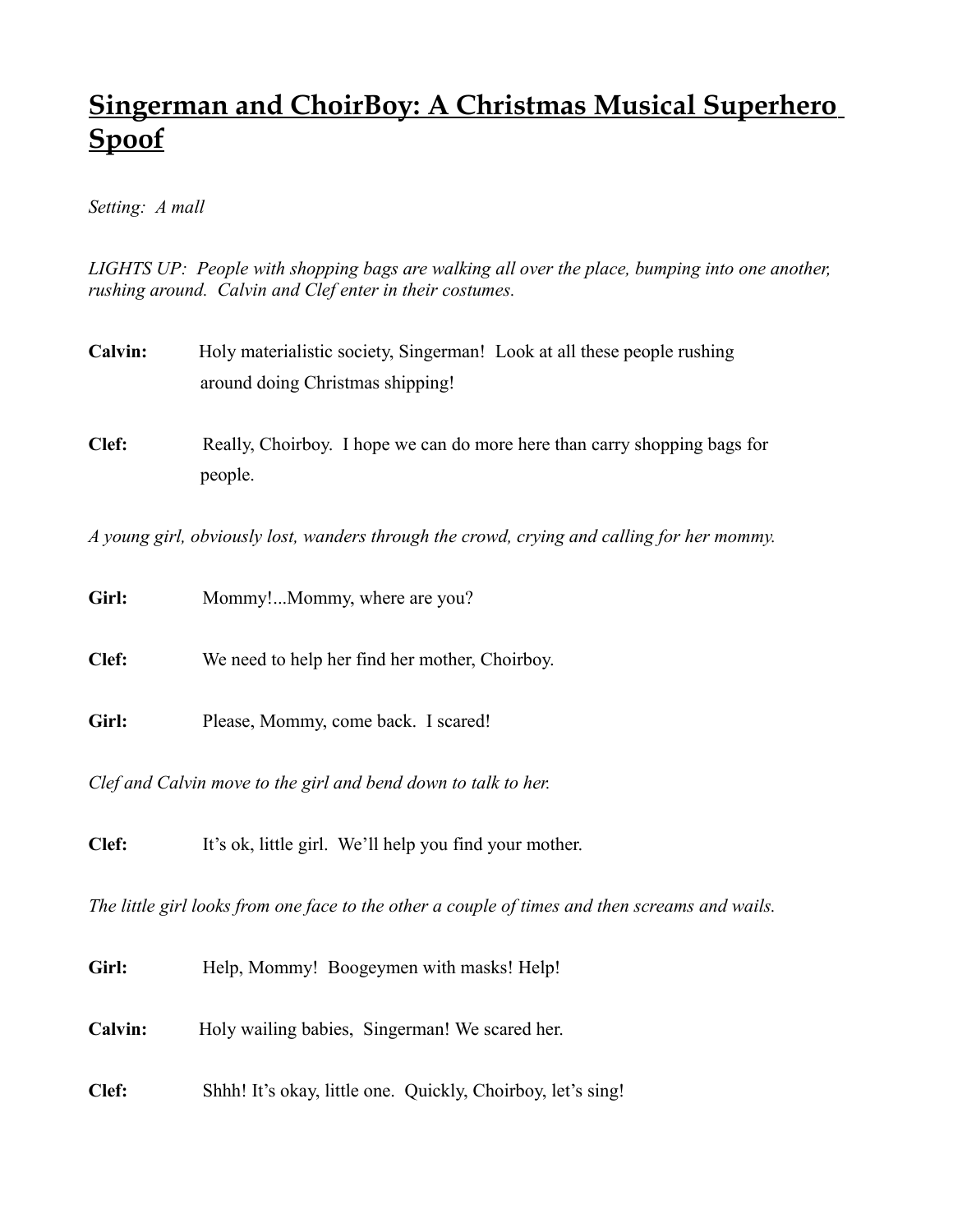*As they sing "Jolly Old St. Nicholas," the girl gradually stops crying and smiles.*

| Clef:   | There! Feeling better?                                                                                                                                                                                                                 |
|---------|----------------------------------------------------------------------------------------------------------------------------------------------------------------------------------------------------------------------------------------|
| Girl:   | Yesbut I still want my Mommy.                                                                                                                                                                                                          |
| Calvin: | Well, we will help you find her, ok?                                                                                                                                                                                                   |
| Girl:   | Yes. You can see over all these big people. Mommy has a red coat on.                                                                                                                                                                   |
|         | Clef looks all around and sees a lady looking frantically for someone.                                                                                                                                                                 |
| Mother: | Jenny!Jenny, where are you, sweetheart? Jenny?                                                                                                                                                                                         |
| Clef:   | She is right here, ma'am. She was just a little lost                                                                                                                                                                                   |
| Girl:   | I wasn't lost. You were lost, Mommy. But these nice men sang to me and<br>helped me find you.                                                                                                                                          |
| Mother: | Oh thank you so much, gentlemen. I was so scared when I couldn't find Jenny.<br>Wait, you are those two superheroes I have been hearing about—Singerman<br>and Choirboy. Please let me give you a reward for saving my precious child. |
| Clef:   | That is totally unnecessary, ma'am. We are just happy you are both all right.                                                                                                                                                          |
|         |                                                                                                                                                                                                                                        |

*Someone bumps into the mother, almost knocking her over. He has a gun in his coat that is visible when he bumps her.*

|                | <b>Terrorist 1:</b> Watch where you're going, Lady!                                                            |
|----------------|----------------------------------------------------------------------------------------------------------------|
| <b>Mother:</b> | How rude! Some people just don't have the Christmas spirit!                                                    |
| Clef:          | Ma'am, something bad is about to happen here. Take Jenny and get out of the<br>Mall as fast as you can. Hurry! |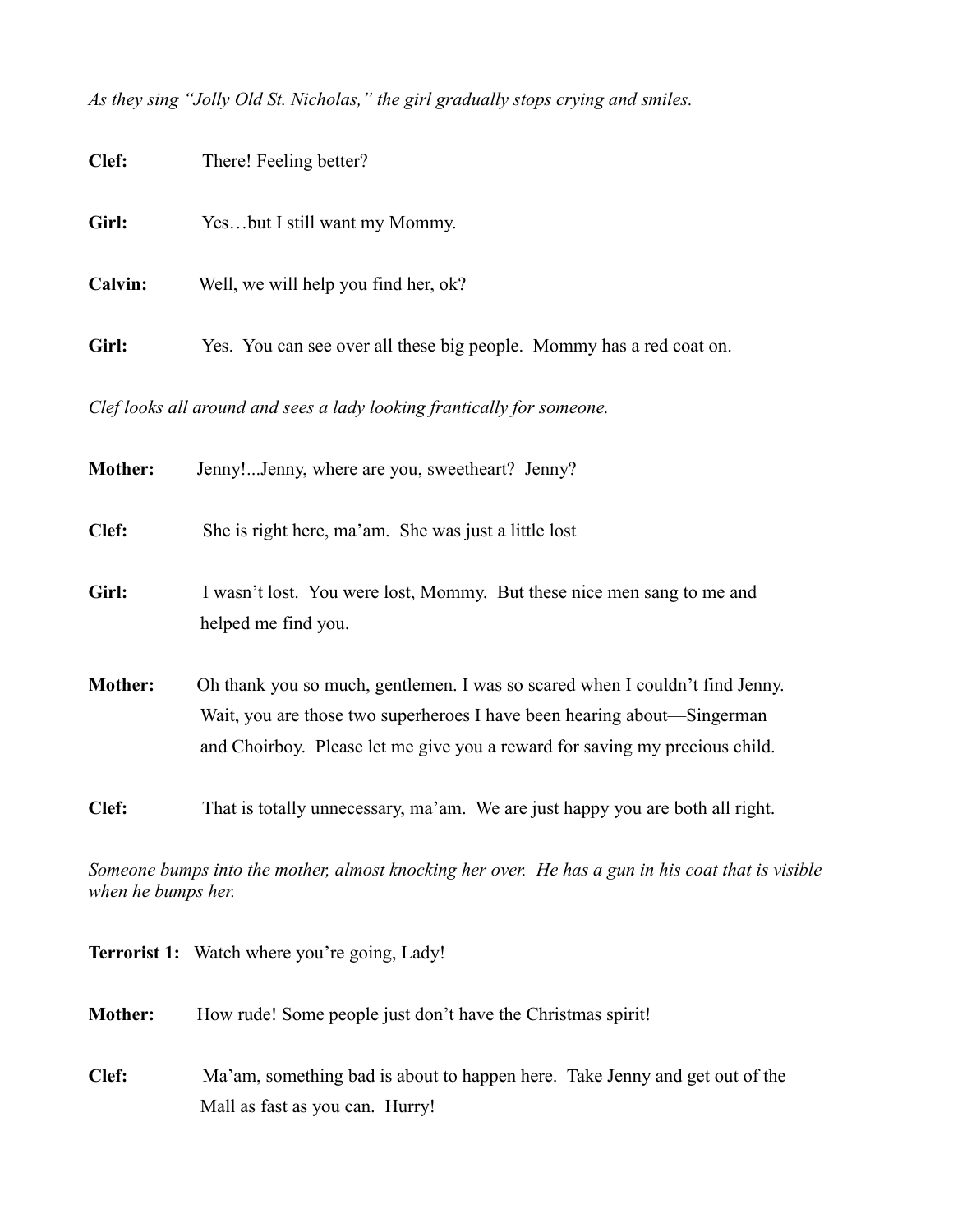**Mother:** What? Why? What is happening? **Clef:** That man had a gun. And it looks like he has some accomplices, too. Please, go now!

*Mother and girl rush off stage. Clef is looking around for other terrorists.*

| <b>Calvin:</b> | Holy terrorist attack, Singerman! What are we going to do!                                       |
|----------------|--------------------------------------------------------------------------------------------------|
| Clef:          | As best as I can tell, there are about 4 of them. We have got to save these<br>people, Choirboy! |
| <b>Calvin:</b> | Butwesing; we are not a swat team!                                                               |
| Clef:          | I have an ideaa flash mob!                                                                       |
| Calvin:        | Huh?                                                                                             |

**Clef:** I think it can work. We will start the singing. You will go get the mall cops while I move toward each terrorist and force him to sing the next part to avoid being conspicuous. Then the terrorists will be exposed, and the cops can arrest them.

**Calvin:** Are you sure this will work?

**Clef:** No…but do you have a better idea? Now get going.

*Calvin leaves and Clef starts singing "Angels We Have Heard on High." He moves about toward each terrorist around the stage and gets them to start singing. Some try to leave rather than sing, but they are pinned in by people around then and do sing until the cops nab them. By the end of the song, all the terrorists in the mall are captured, and everyone in the mall is singing! At the end, they all clap.*

**Calvin:** That was amazing, Singerman! You did it!

**Clef:** We did it, Choirboy.